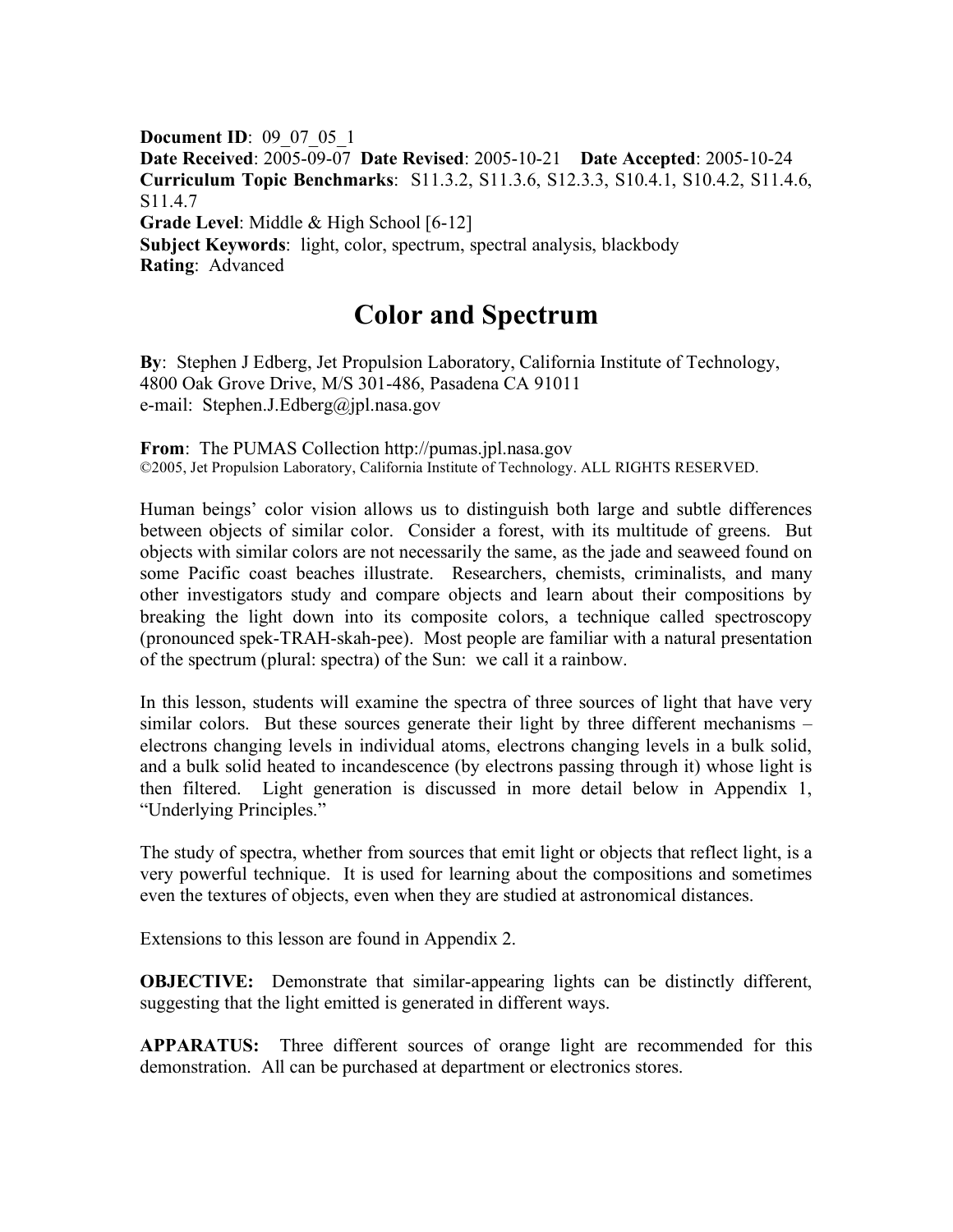(1) A small **neon hallway light** (sometimes called a guide light). These operate from standard electric outlets and can be found at many discount department stores for less than \$5. If possible, remove the diffuser packaged around the neon bulb (the diffuser absorbs a lot of the already-weak light generated by the bulb).

(2) An **orange holiday light** fitted into a standard electric nightlight. Both are available from many discount department stores for less than \$10 total. The diffuser/shade that usually comes with the nightlight will not be used.

(3) An **amber light emitting diode (LED)**, current limiting resistor, and suitable low voltage power supply (battery and holder or plug-in transformer). Solder the LED and resistor in series and attach leads to the power supply. An electronics store worker can help you find the right parts. The cost should be less than about \$10, depending on the parts purchased.

(4) **Transmission-type diffraction gratings**. These are relatively inexpensive and can be purchased mounted in 35 mm slide frames. Sources for gratings include:

a) Rainbowsymphony.com:

http://store.yahoo.com/rainbowsymphony/difgratslidl.html,

b) learningtechnologiesinc.com:

http://www.learningtechnologiesinc.com/productCat52734.ctlg,

c) scientificsonline.com:

http://scientificsonline.com/product.asp Q pn E 3001307 or http://scientificsonline.com/product.asp Q\_pn\_E\_3054509, and

d) sciencekit.com: http://sciencekit.com/category.asp Q c E 439536.

Choose a grating with  $750 - 1000$  grooves/mm; fewer gr/mm will work, but the colors will not be as well separated, and differences between light sources may be harder to discern.

Alternatively, you can purchase a sheet of diffraction grating material and slide mounts, from a camera store or on-line, to cut and mount the material yourself.

Make sure you buy a single, linear grating. Some sources offer two-dimensional gratings that generate spectra in a cross pattern or starburst pattern; these will prove quite confusing to users. Mounted gratings cost from about \$0.40 to \$4.25 each, depending on quality and type of mounting. Cost for an adequate setup should be less than about \$40 all together.

The light sources should be mounted together so they are oriented along a vertical line. This allows for easier, direct comparison of their spectra. Mask the neon light and holiday light with black electrical tape, or mount them behind black-painted cardboard, wood, or foam-core with suitable holes cut in it, so the visible parts of the bright, emitting areas match that of the smaller LED in size and shape.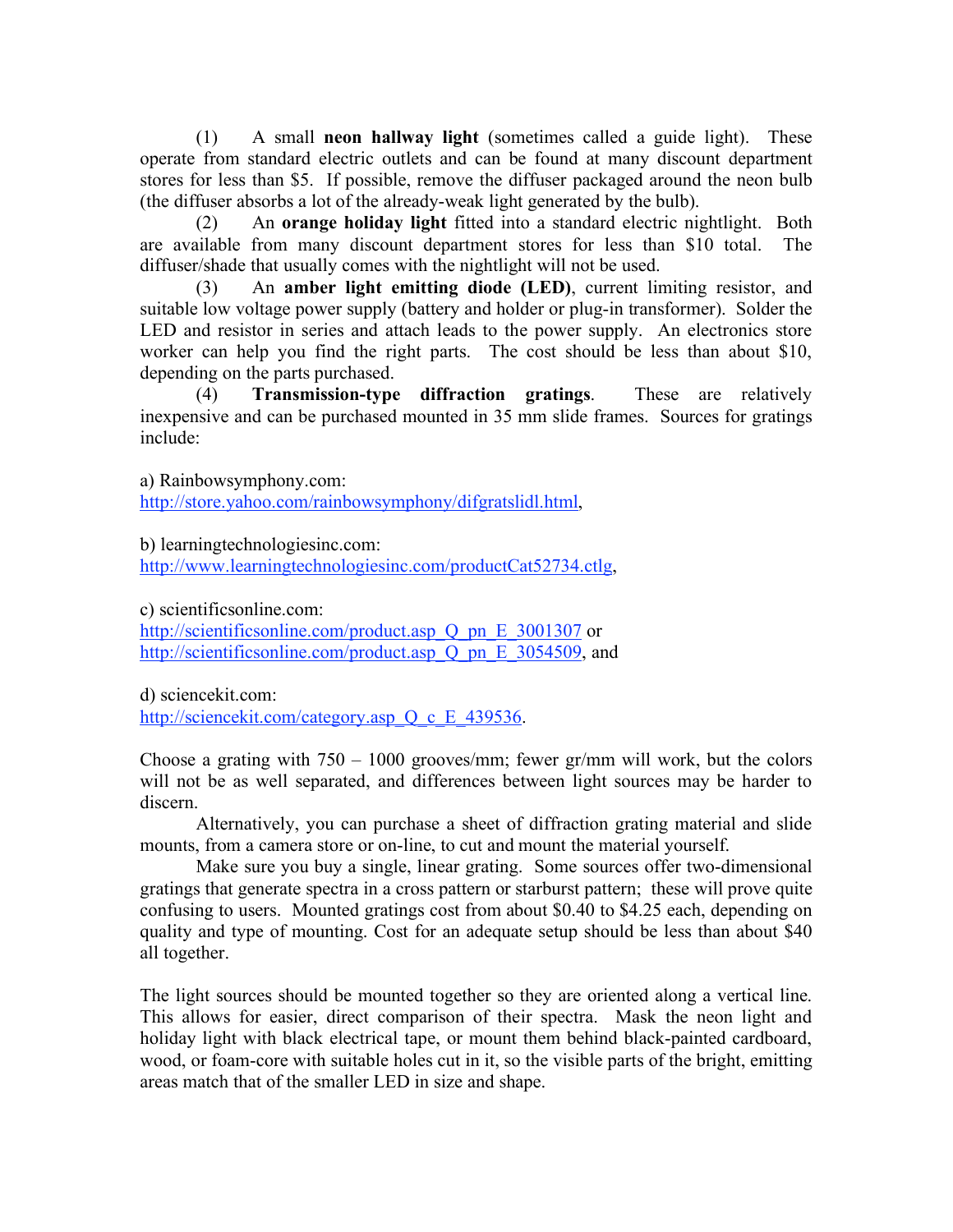Set up the light source board as far from the first row of students as is practical.

**PROCEDURE:** Discuss with the students their assumptions about light and color and their origins. Talk about lights in the classroom, traffic signals, streetlights, store sign lights, party lights, campfires, and candles. Discuss the colors, heat generated, and sources of the light.

Now darken the room and examine all three light sources at the same time. Start by comparing the orange lights by eye, without using the diffraction grating. The students should note any differences in the colors of the three sources.



This figure illustrates (a) the light sources and (b) their respective spectral signatures. For this photograph, slots were made with electrical tape over the circular holes normally used for visual studies so that the spectra would be more distinctive. Observed from student seating, the circular holes should be adequate for discerning the spectral differences.

(a) The left side of the figure shows the three light sources, neon, amber LED, and orange light bulb (top to bottom) and their similar colors. Even though there is little difference between them as recorded by the camera, a careful visual examination of the actual lights shows slightly different shades of orange for each.

(b) The spectrum of each source is displayed to its right. The different appearance of each indicates a different source for the light emission. Note the different "textures" of the spectra and their different extents toward the green and red. Orange is not a "pure" color.

Once everyone has studied the sources alone, the gratings should be used. Orient them so the spectra extend right and left. Students will see spectra going both right and left, and may see more than one spectrum in each direction. Depending on the grating type, either the left or right spectrum may be brighter. To make discussion easier, ask the students to rotate their grating so that the brightest spectrum is to the right or left, as you specify.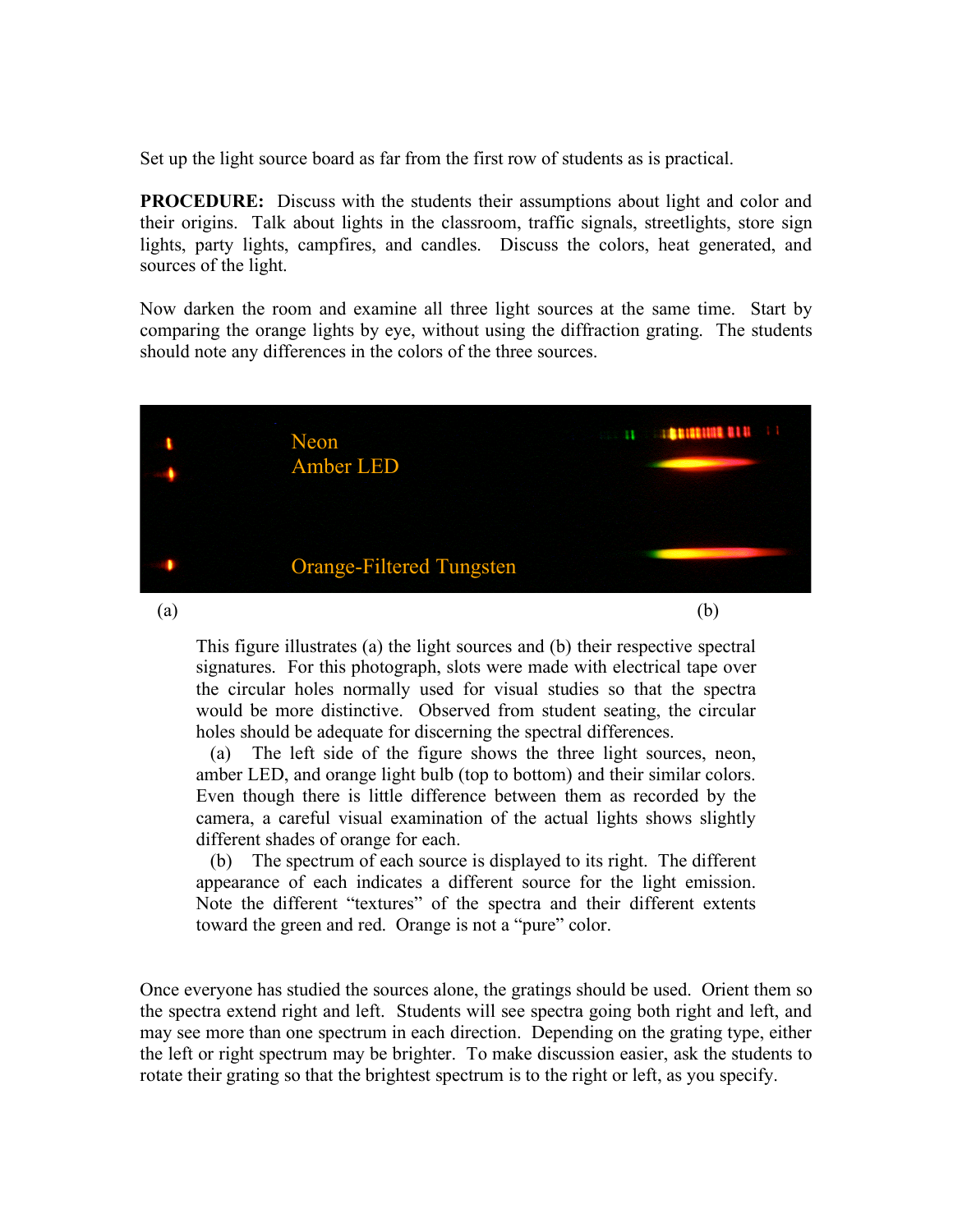Have the students describe what they see and offer their ideas for why similar-appearing sources look so different when their light is spread out.

**ACKNOWLEDGEMENTS:** This publication was prepared by the Jet Propulsion Laboratory, California Institute of Technology, under a contract with the National Aeronautics and Space Administration.

Reference herein to any specific commercial product, process, or service by trade name, trademark, manufacturer, or otherwise, does not constitute or imply its endorsement by the United States Government or the Jet Propulsion Laboratory, California Institute of Technology.

## **Appendix 1**

**THE UNDERLYING PRINCIPLES:** All the light sources rely on the current of electrons coming from the wall outlet and/or a battery to excite or heat the actual light emitter within each source.

The Neon spectrum is created by the energy released when electrons, excited first by the electric current to higher energy levels, drop back to less excited states within the neon atoms. These levels can be thought of as steps in a ladder, though the separation between steps varies. Each transition from a higher energy step to a lower step emits light, called a spectral line, at a wavelength that depends on the separation between the steps. With many excited atoms, many electrons are moving between steps having different separations and a variety of wavelengths is emitted. Quantum mechanics explains that for each type of atom, the relative positions of the steps are fixed, so distinct wavelengths of light, characteristic of the atoms involved, are emitted. The fundamental equation, discovered in the early part of the twentieth century by Max Planck, is usually written simply as  $E = hv$ . Here, E is the energy of the electron's transition, v is the frequency of the light emitted, and h is a constant called Planck's constant in honor of the discoverer.

In a light emitting diode, electrons within the solid material of the LED also drop from a higher level of excitement to a lower level. Instead of having the multiple, distinct, narrow energy levels of gaseous neon, which limit the wavelengths of light that can be emitted, the complex LED material has a broad upper level and a broad lower level, like two ramps, one above a curb and the other below a curb. Electrons in the LED can jump from any part of the higher ramp to any part of the lower ramp, permitting the emission of light at all possible wavelengths for transitions between the range of energy states within the higher level and the range of states within the lower level.

The light bulb spectrum is emitted by a hot metal, tungsten, with a color pattern filtered by the orange paint on the glass envelope surrounding it. The emission process, also explained by Max Planck, is totally different for this source; it relies on the bulk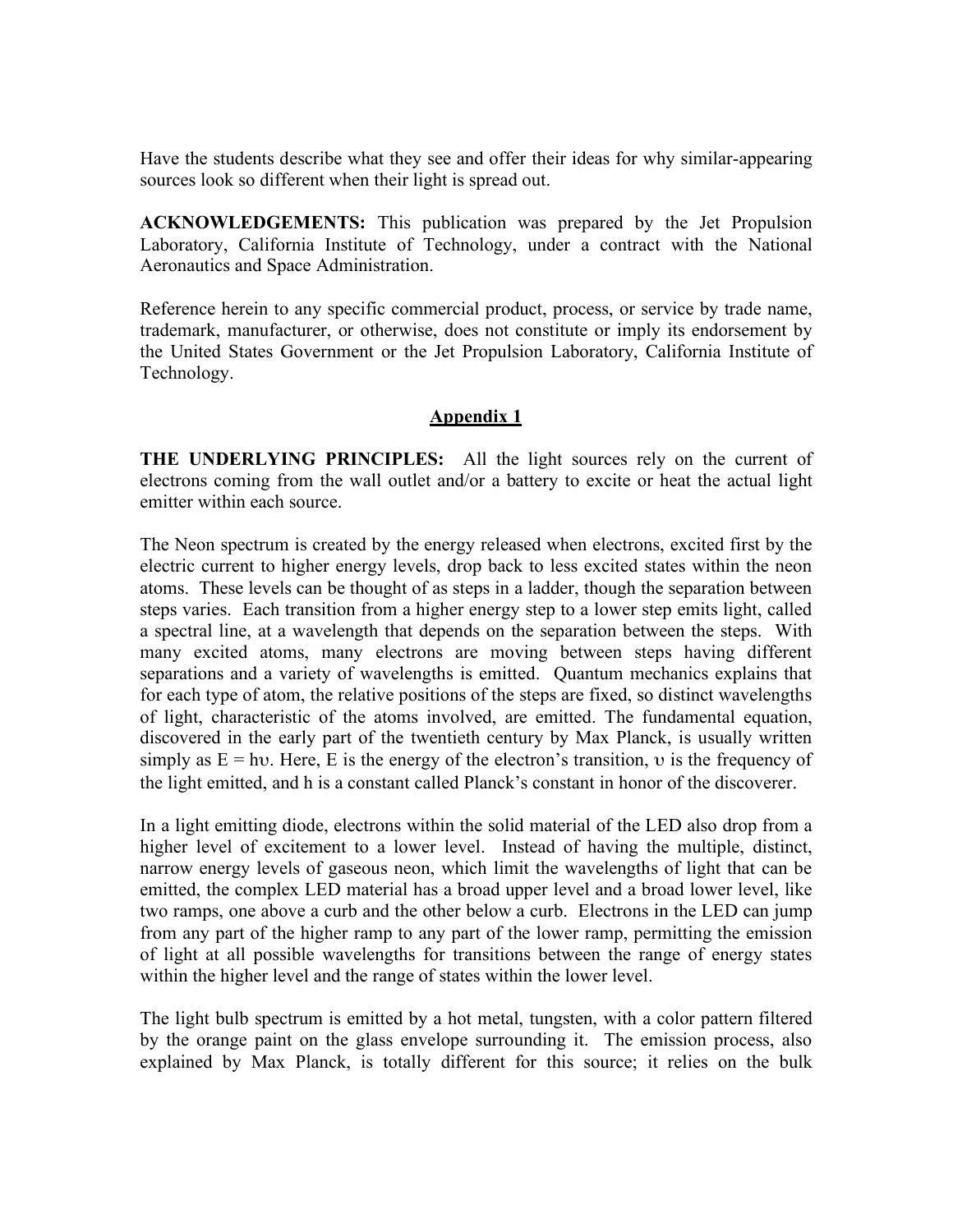properties of the atoms in the metal to spread light across the spectrum. The orange paint absorbs much of the blue-end radiation.

## **Appendix 2**

**EXTENSIONS:** (1) Set up a clear night light bulb with the same wattage as the orange bulb. Use a dimmer or potentiometer (from a hardware or electronics store) to control the voltage passing through the filament. Have the students look at the bulb and its spectrum at full brightness. Ask them to predict what they will see when the voltage is reduced so the filament glows dull orange, matching as closely as possible the orange holiday light. With the room very dark (since the filament will not be bright when it glows orange), reduce the voltage so the clear bulb's filament glows orange. Have the students compare this with the other orange light sources.

This new source will exhibit a full, near-blackbody spectrum spanning violet to red, unlike the orange light bulb, which shows no violet or blue and little green. Even though the orange-filtered bulb at full voltage, inside its envelope, produces large amounts of green, blue, and violet, the orange paint on that bulb's envelope specifically absorbs light with wavelengths shorter than the green that is seen. The clear bulb at full voltage shows what the orange bulb's filament emits before it passes through the orange paint filter.

(2) Have students observe lights around them at night. Storefront lighting exhibits a wide variety colors and sometimes of spectra. "Fluorescent" lights (which are really phosphorescent lights) can now generate colors besides the "cool" (light blue tinted) white that is often used for room illumination. Internally, all fluorescent lights produce the same mercury emission spectrum of traditional fluorescent bulbs (it is visible with a diffraction grating and very different from neon), but a continuous spectrum of light is broadcast as well thanks to the internal phosphorescent coating. The general color of the continuous spectrum from these lights is determined by the phosphor coating on the interior of the tube. Some of the colors now generated by fluorescent lights were once generated with neon and other gases.

Streetlights generate light using high pressure sodium, low pressure sodium, mercury (compare the emission pattern with fluorescent lights), and tungsten. For daylight scouting in advance, golden yellow low-pressure sodium streetlights are built with a rectangular luminaire, whereas the "cobra head" luminaire is more commonly used with orange-pink high pressure sodium or pale blue mercury streetlights. It is interesting to compare the golden yellow color of low pressure sodium streetlights and the similar yellow shade of a tungsten traffic signal (the newer LED traffic signal's shade of yellow may be different). This comparison will demonstrate great differences in their spectral signatures, just as the neon guide light and orange holiday bulb do.

(3) The orange sources in this lesson and the yellow of low pressure sodium street lights and traffic signals are convenient coincidences. Other light sources, especially LEDs and filtered tungsten (colored by [a] the bulb envelope's coloring, [b] with filters used for